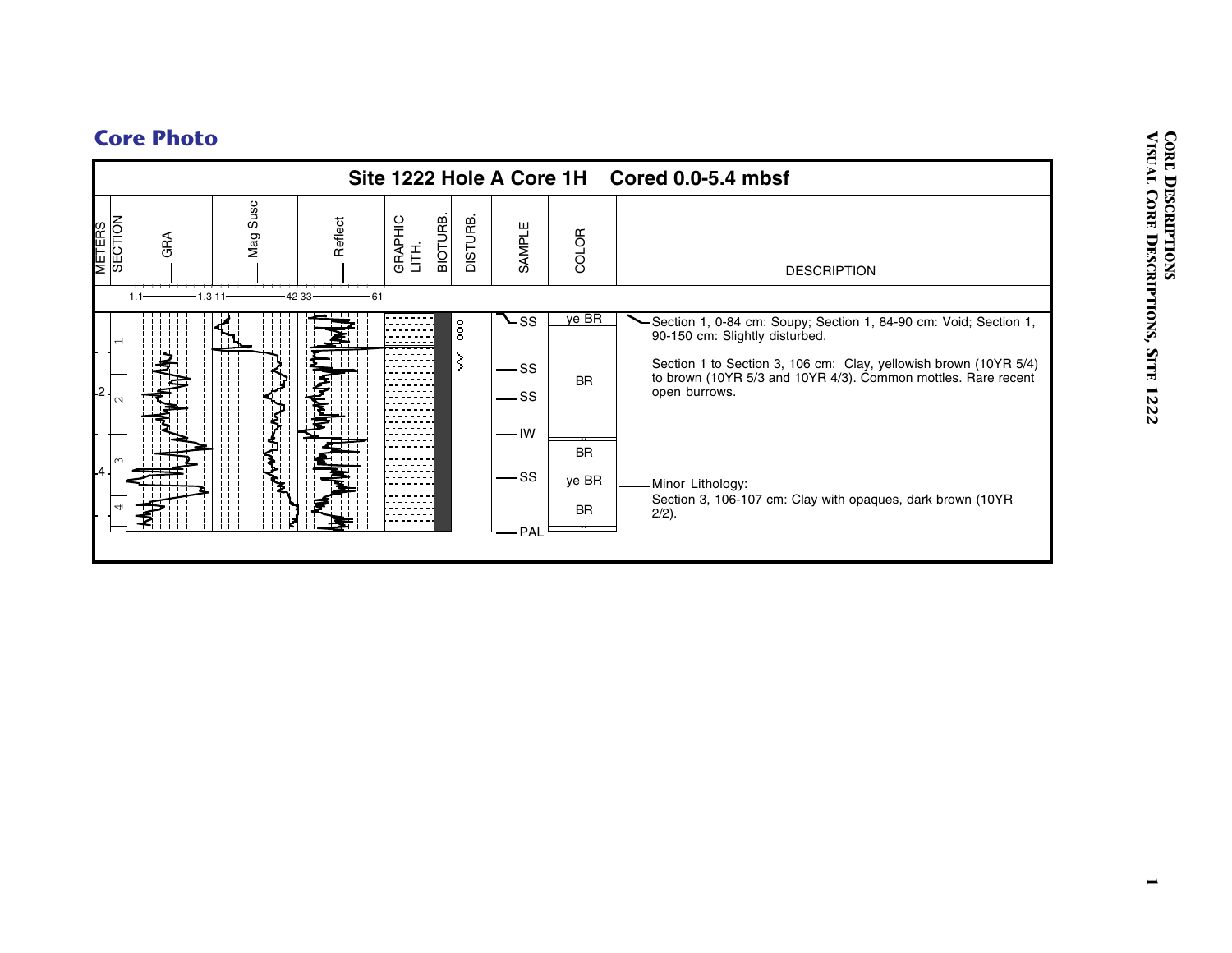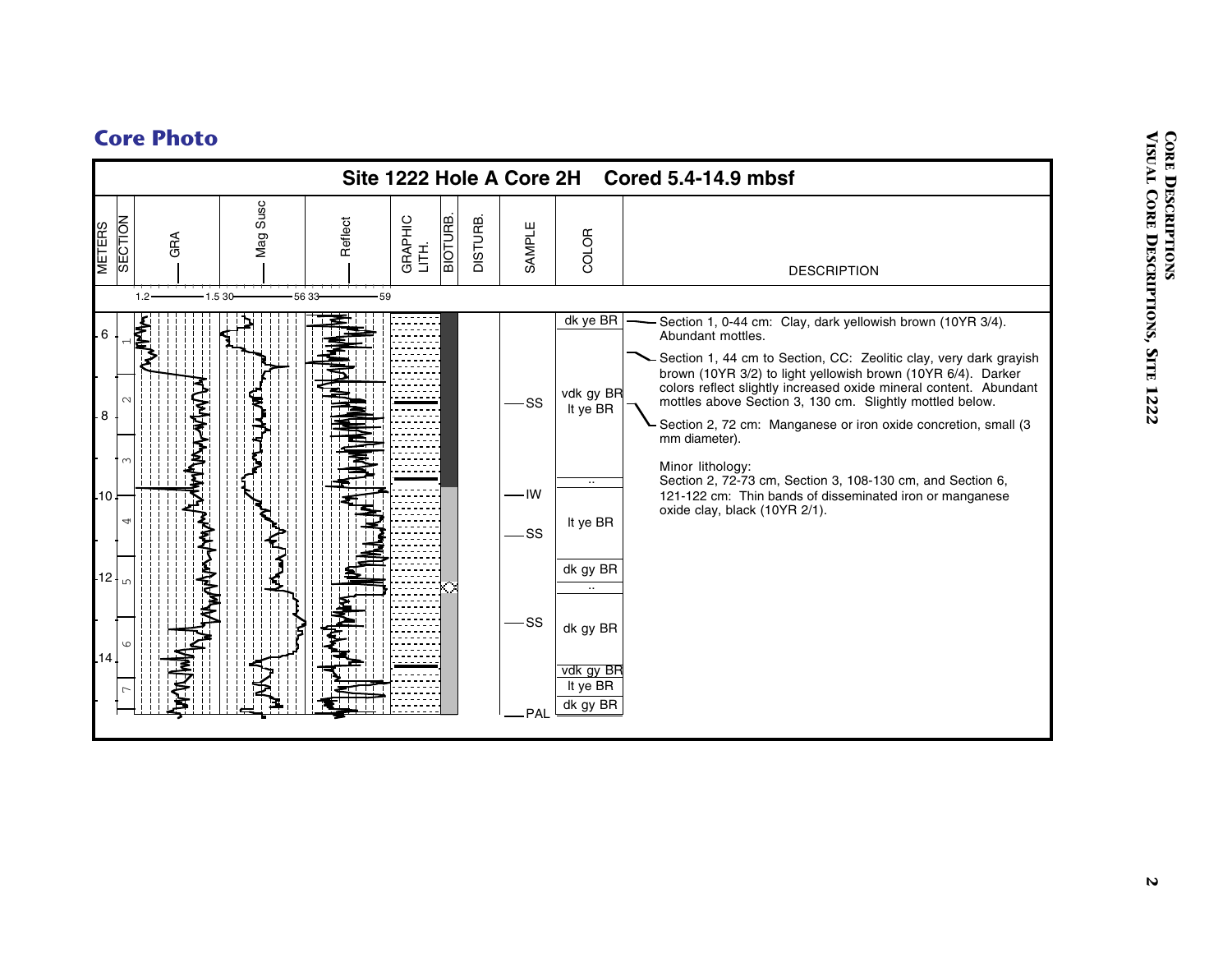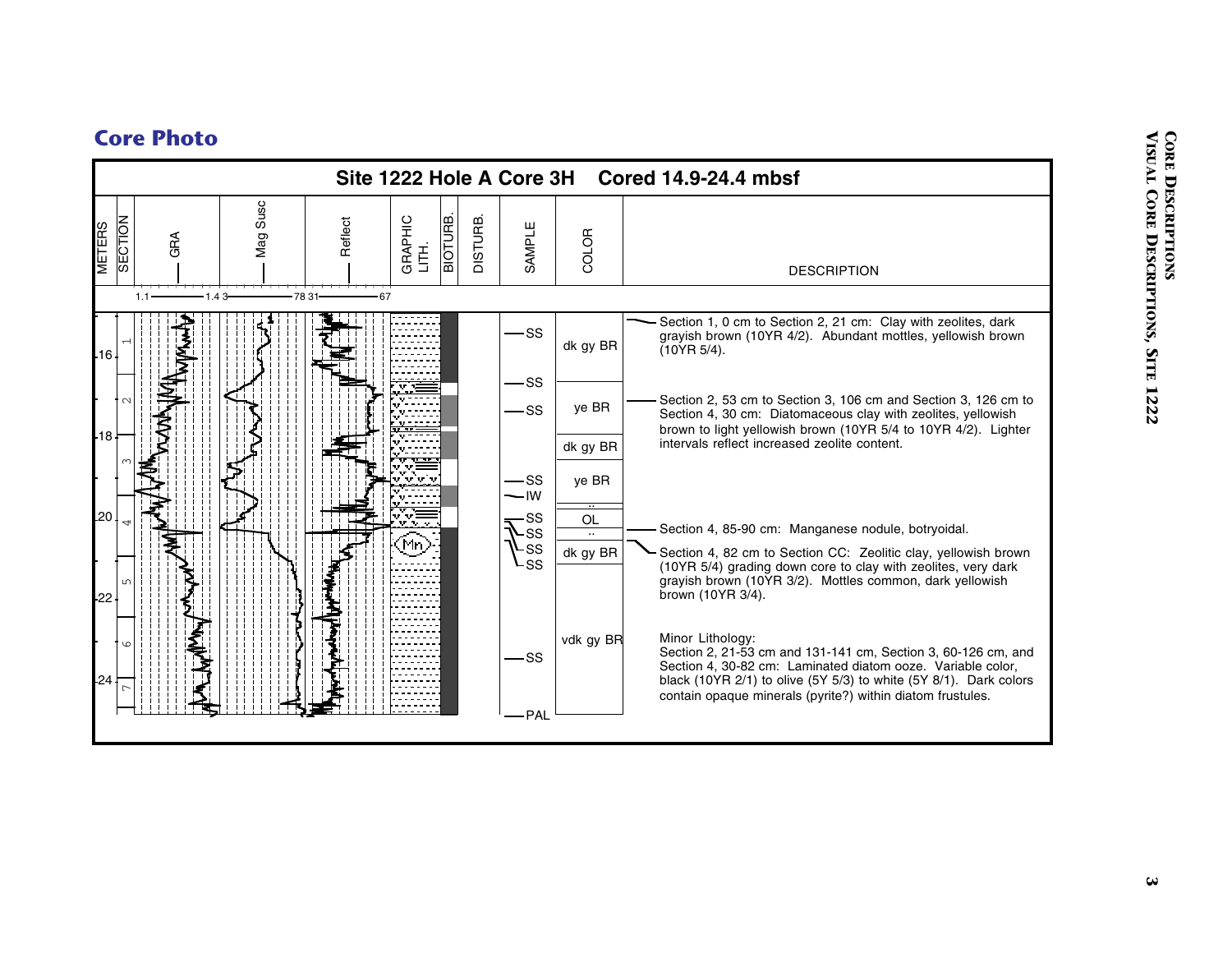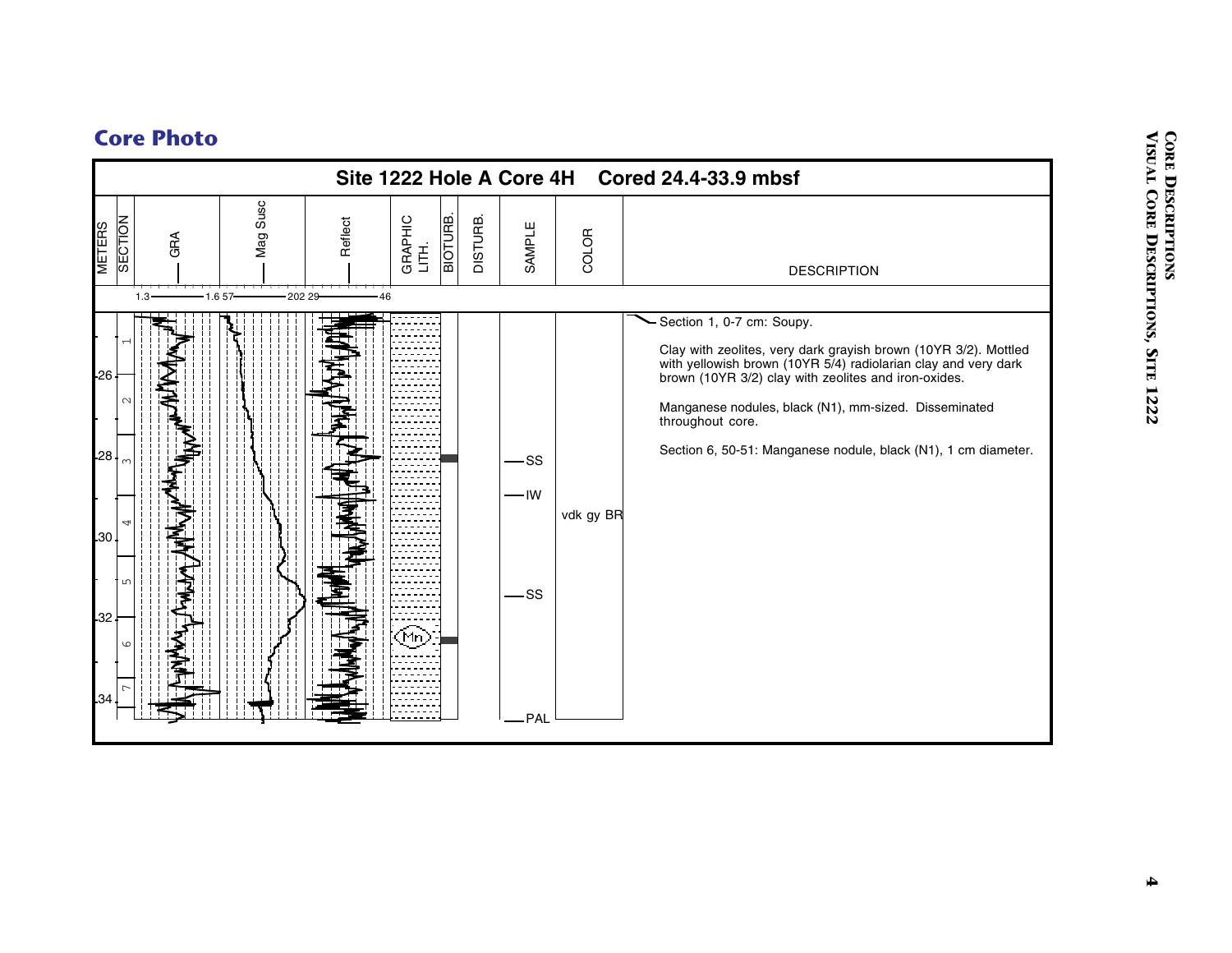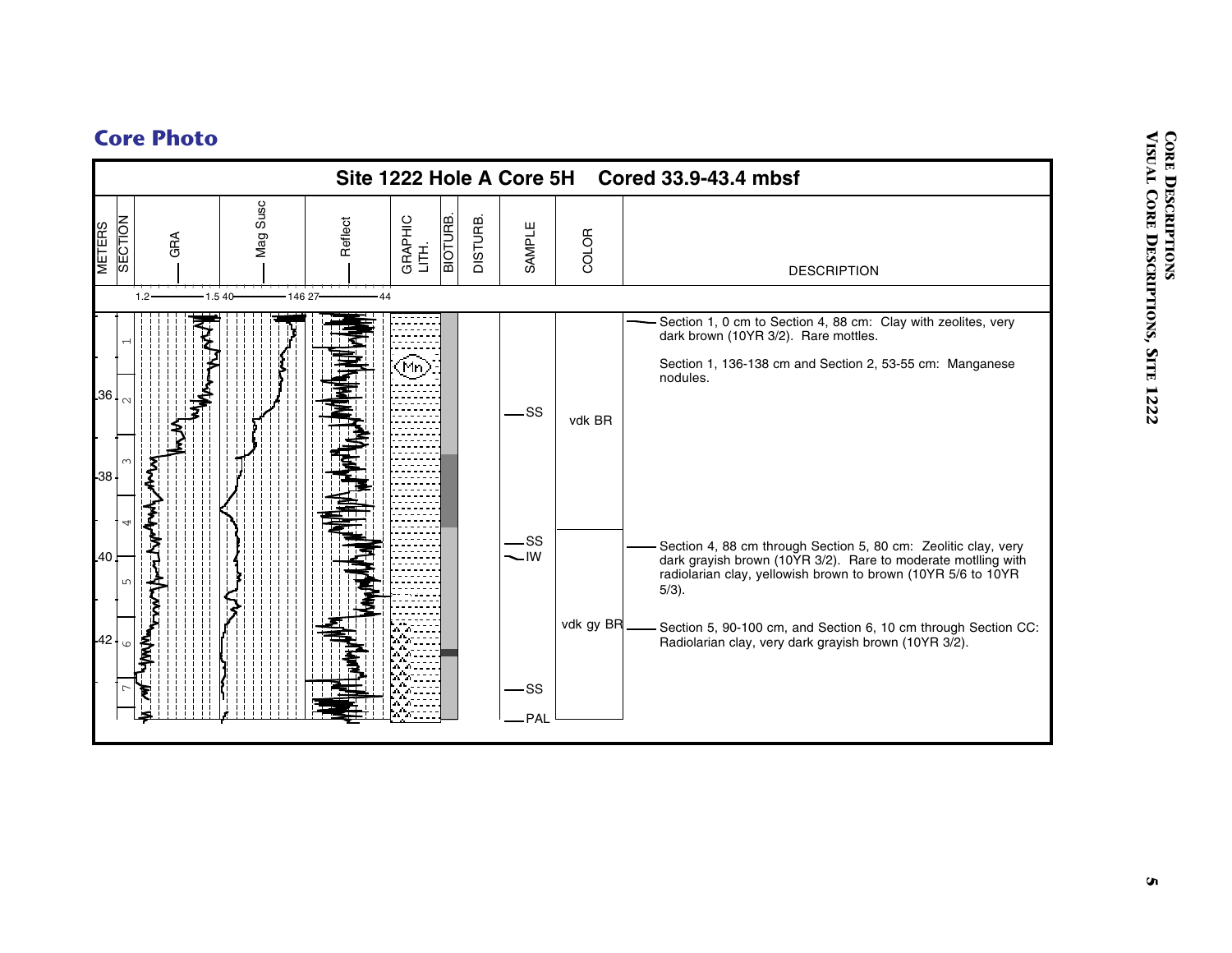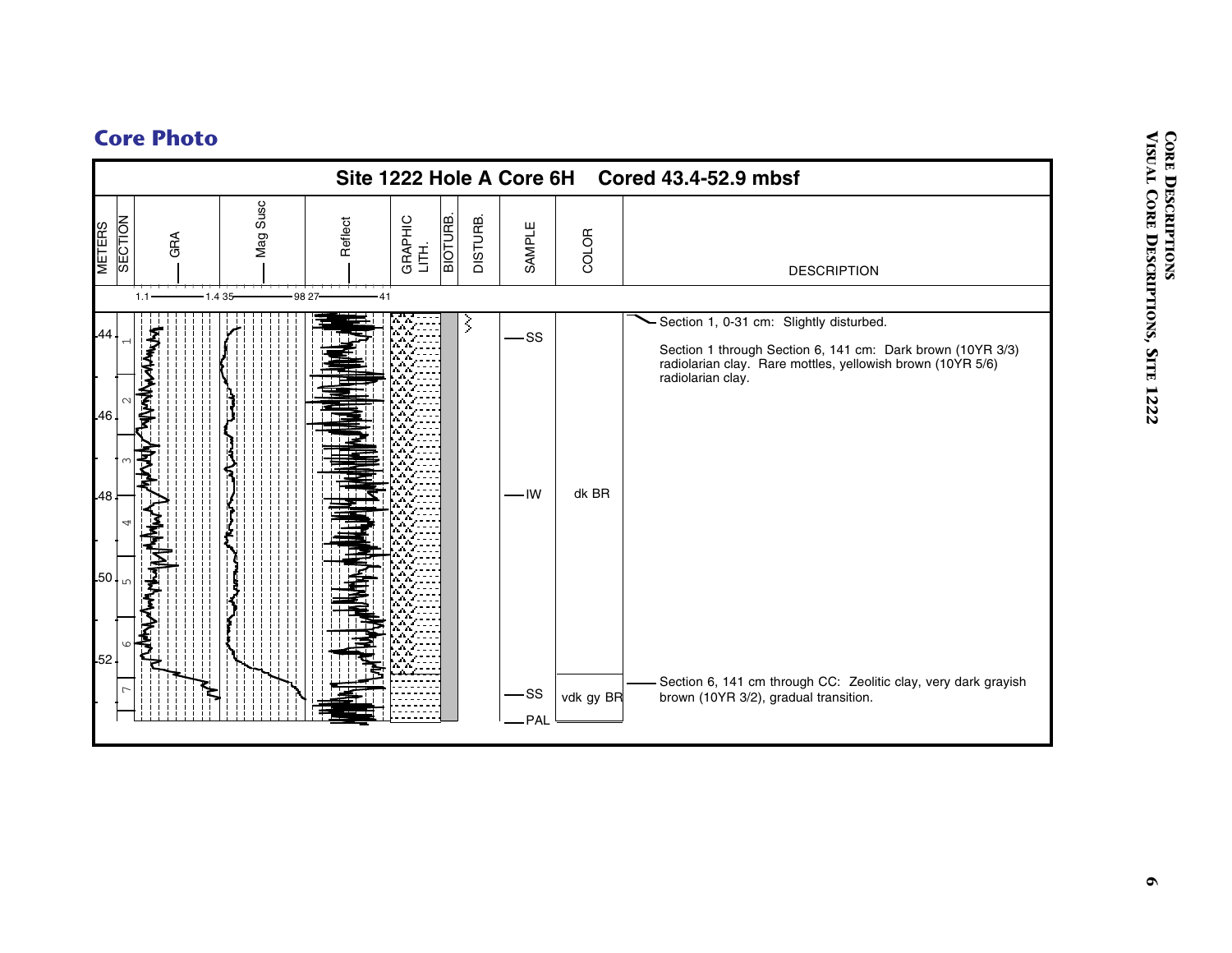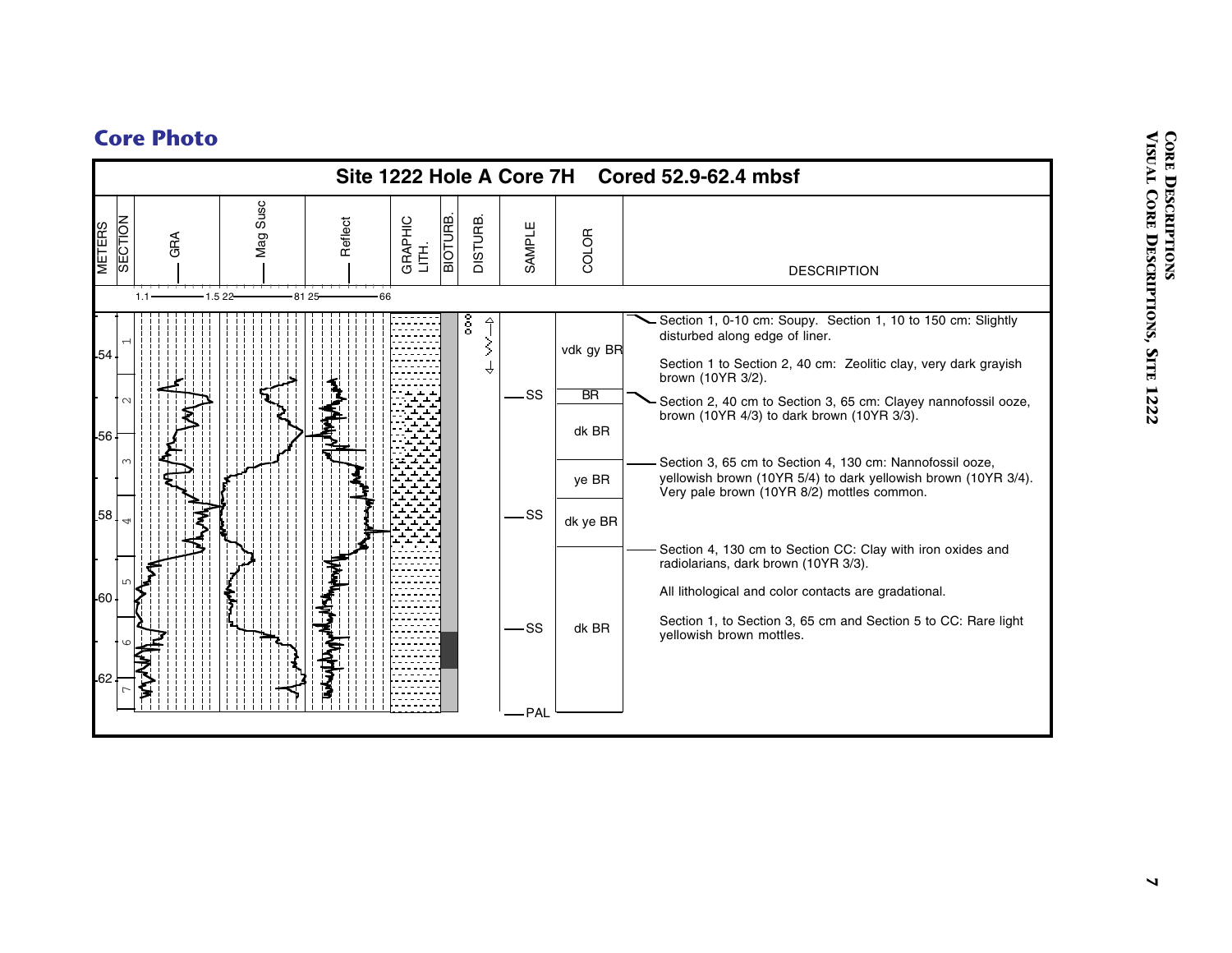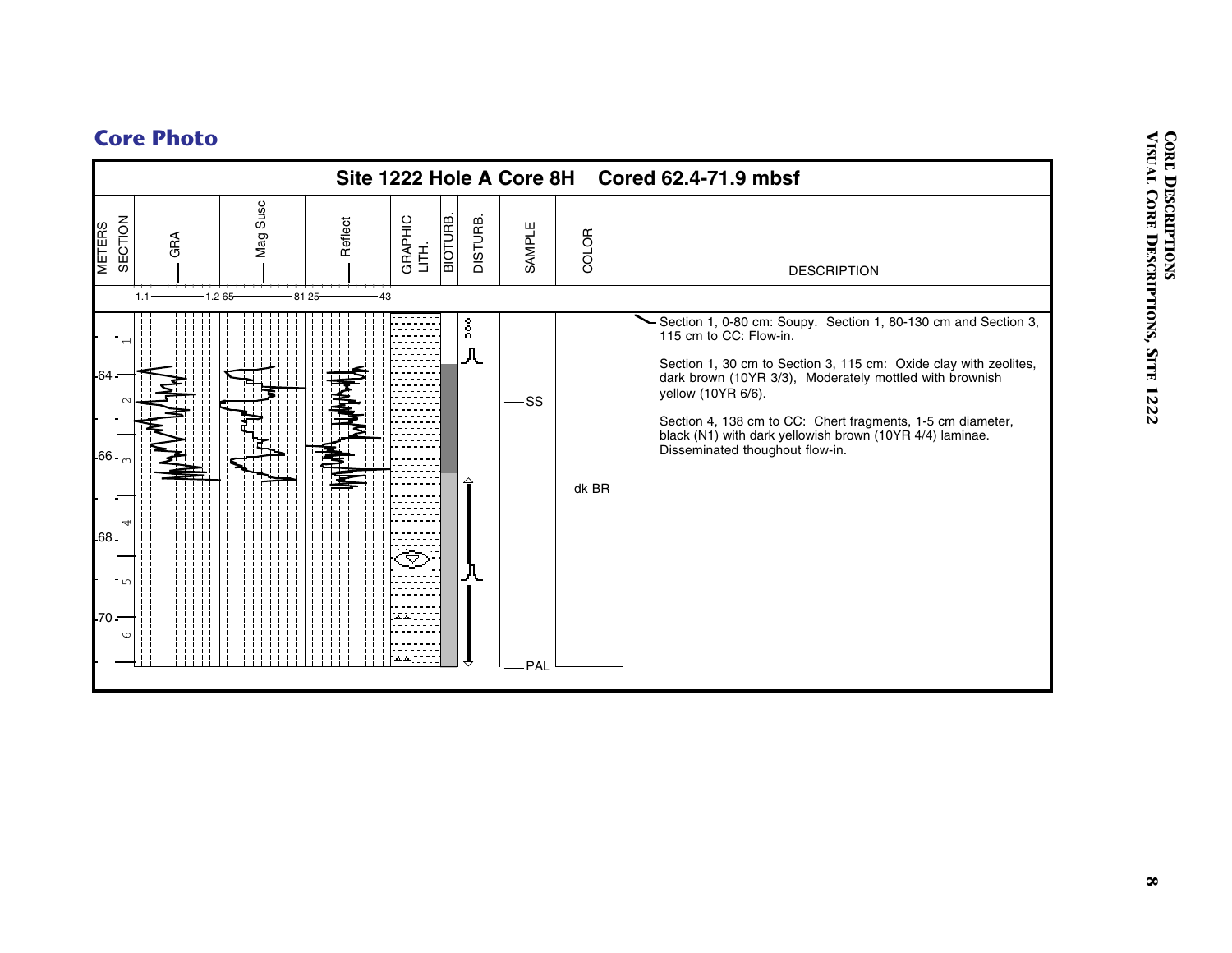|                             |                                                 |                 | Site 1222 Hole A Core 9X Cored 71.9-81.5 mbsf           |
|-----------------------------|-------------------------------------------------|-----------------|---------------------------------------------------------|
| METERS<br>SECTION           | <b>BIOTURE.</b><br>DISTURB.<br>GRAPHIC<br>LITH. | SAMPLE<br>COLOR | <b>DESCRIPTION</b>                                      |
|                             |                                                 |                 | - Chert, four angular fragments, black (N1), 3 cm size. |
| 122A-10X To Paleontologists |                                                 |                 |                                                         |
|                             |                                                 |                 |                                                         |
|                             |                                                 |                 |                                                         |
|                             |                                                 |                 |                                                         |
|                             |                                                 |                 |                                                         |
|                             |                                                 |                 |                                                         |
|                             |                                                 |                 |                                                         |
|                             |                                                 |                 |                                                         |
|                             |                                                 |                 |                                                         |
|                             |                                                 |                 |                                                         |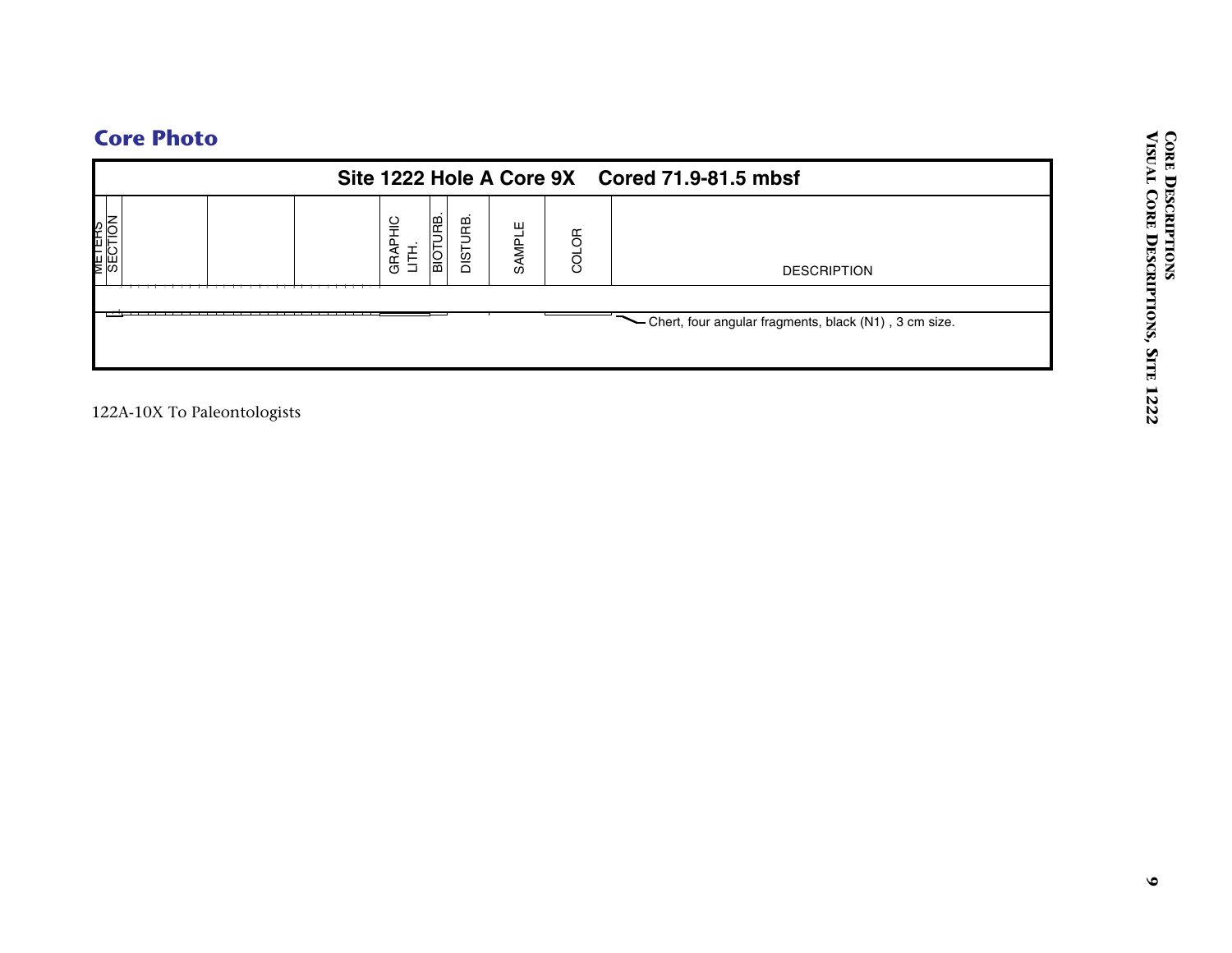|                   | Site 1222 Hole A Core 11X Cored 88.1-97.7 mbsf            |       |                                                                                           |  |  |  |  |  |  |  |  |
|-------------------|-----------------------------------------------------------|-------|-------------------------------------------------------------------------------------------|--|--|--|--|--|--|--|--|
| METERS<br>SECTION | <b>BIOTURB.</b><br>DISTURB.<br>GRAPHIC<br>LITH.<br>SAMPLE | COLOR | <b>DESCRIPTION</b>                                                                        |  |  |  |  |  |  |  |  |
|                   |                                                           |       | - Chert, six angular fragments, black (N1), with thin very dark brown (10YR 2/2) laminae. |  |  |  |  |  |  |  |  |
|                   |                                                           |       |                                                                                           |  |  |  |  |  |  |  |  |
|                   |                                                           |       |                                                                                           |  |  |  |  |  |  |  |  |
|                   |                                                           |       |                                                                                           |  |  |  |  |  |  |  |  |
|                   |                                                           |       |                                                                                           |  |  |  |  |  |  |  |  |
|                   |                                                           |       |                                                                                           |  |  |  |  |  |  |  |  |
|                   |                                                           |       |                                                                                           |  |  |  |  |  |  |  |  |
|                   |                                                           |       |                                                                                           |  |  |  |  |  |  |  |  |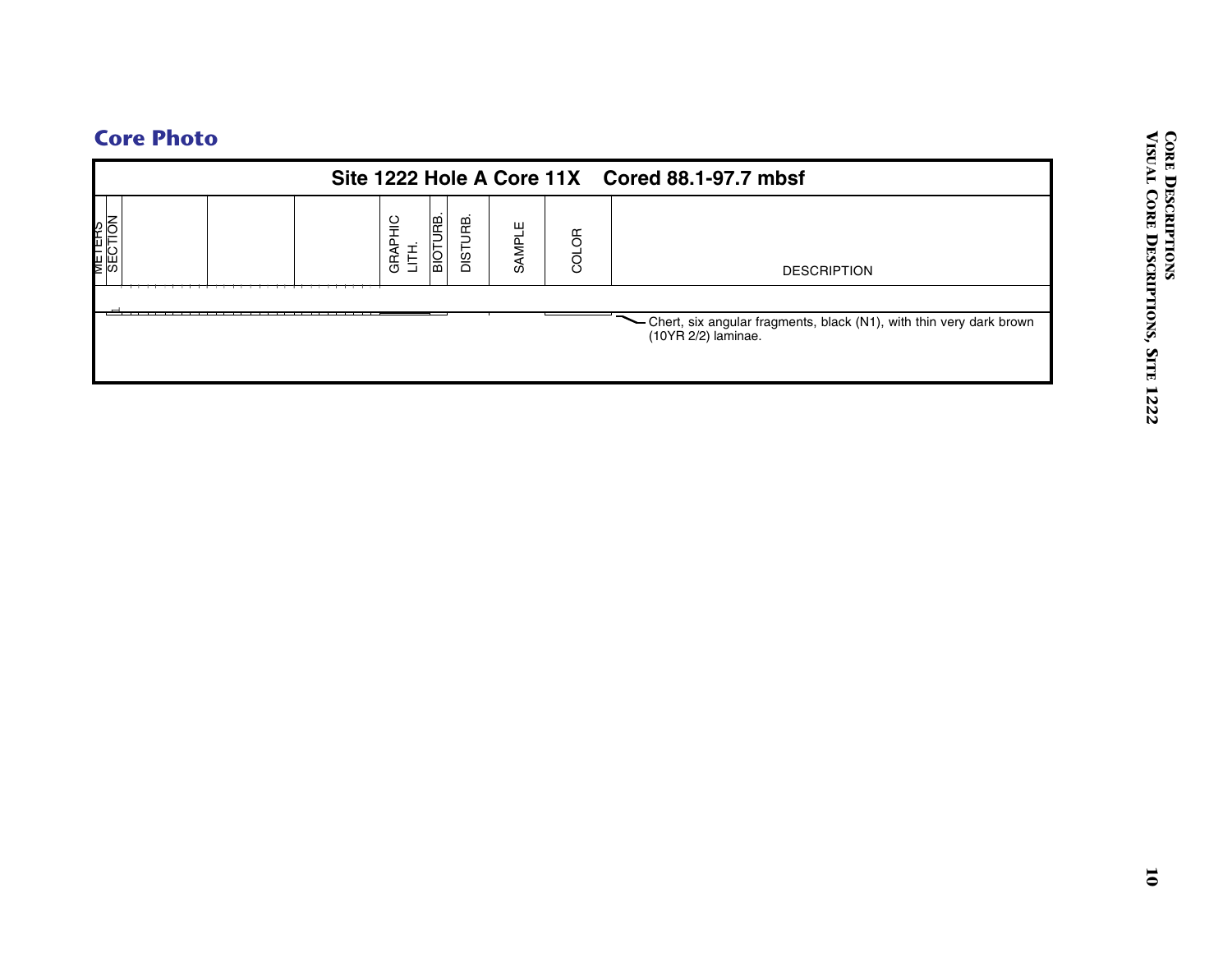|  | <b>Core Photo</b> |  |  |
|--|-------------------|--|--|
|--|-------------------|--|--|

|                          |                              | Site 1222 Hole A Core 12X Cored 97.7-107.3 mbsf |        |       |                                                                                                                                                   |  |  |  |  |
|--------------------------|------------------------------|-------------------------------------------------|--------|-------|---------------------------------------------------------------------------------------------------------------------------------------------------|--|--|--|--|
| <b>METERS</b><br>SECTION | BIOTURB.<br>GRAPHIC<br>LITH. | DISTURB.                                        | SAMPLE | COLOR | <b>DESCRIPTION</b>                                                                                                                                |  |  |  |  |
|                          |                              |                                                 |        |       | - Core catcher:                                                                                                                                   |  |  |  |  |
|                          |                              |                                                 |        |       | 0-4 cm: Chert, black (N1), very pale brown (10YR 8/2) calcareous<br>rind.                                                                         |  |  |  |  |
|                          |                              |                                                 |        |       | 14.5-19.5 cm: Mixture of chert fragments, basalt fragments and<br>very dark brown (7.5YR 2.5/2) clay.                                             |  |  |  |  |
|                          |                              |                                                 |        |       | 4-14.5 cm, and 19.5-44.5 cm: Basalt with serpentinized glassy rind,<br>light greenish gray (5YG 7/1), aphanitic, highly altered and<br>weathered. |  |  |  |  |
|                          |                              |                                                 |        |       |                                                                                                                                                   |  |  |  |  |
|                          |                              |                                                 |        |       |                                                                                                                                                   |  |  |  |  |
|                          |                              |                                                 |        |       |                                                                                                                                                   |  |  |  |  |
|                          |                              |                                                 |        |       |                                                                                                                                                   |  |  |  |  |
|                          |                              |                                                 |        |       |                                                                                                                                                   |  |  |  |  |
|                          |                              |                                                 |        |       |                                                                                                                                                   |  |  |  |  |
|                          |                              |                                                 |        |       |                                                                                                                                                   |  |  |  |  |
|                          |                              |                                                 |        |       |                                                                                                                                                   |  |  |  |  |
|                          |                              |                                                 |        |       |                                                                                                                                                   |  |  |  |  |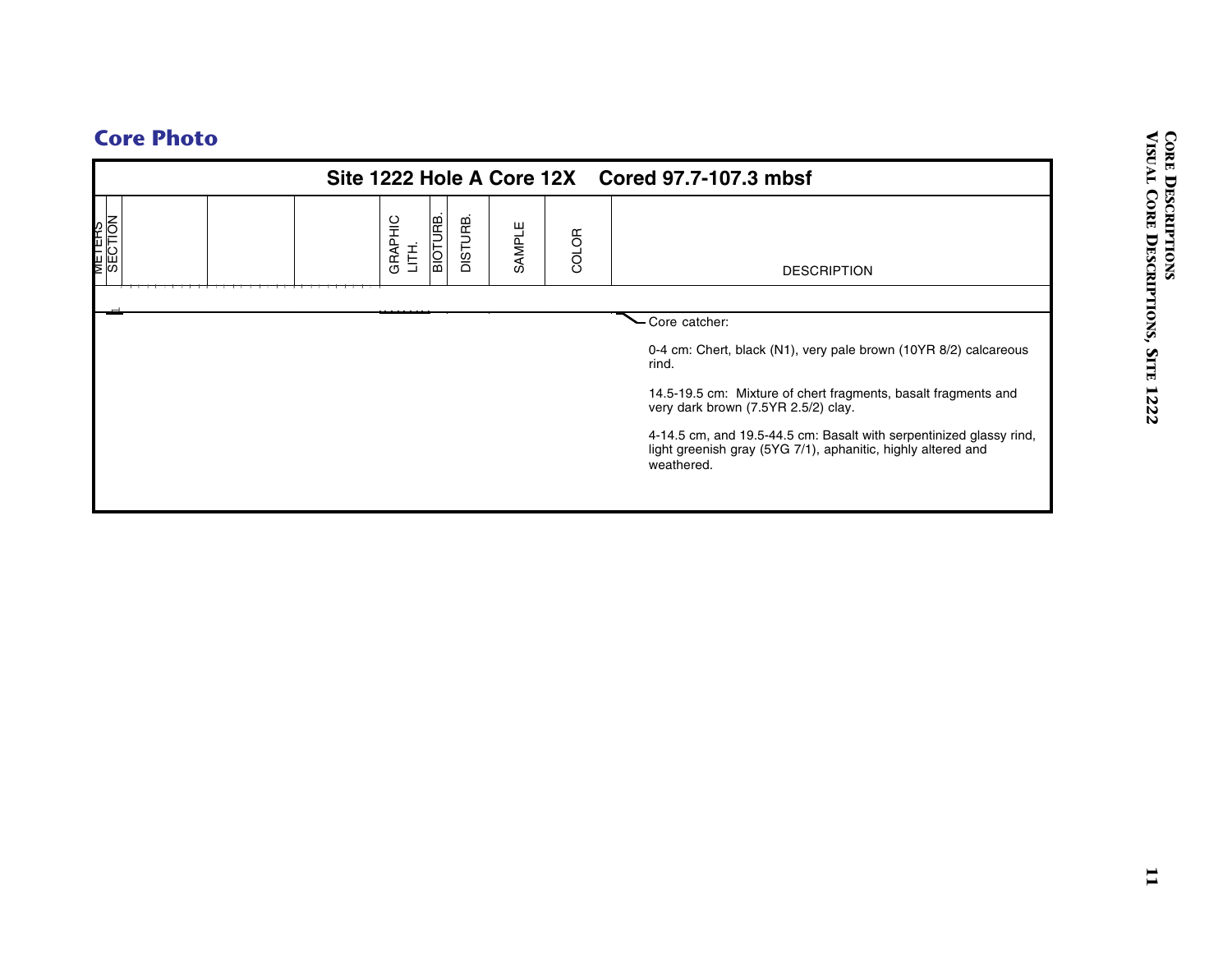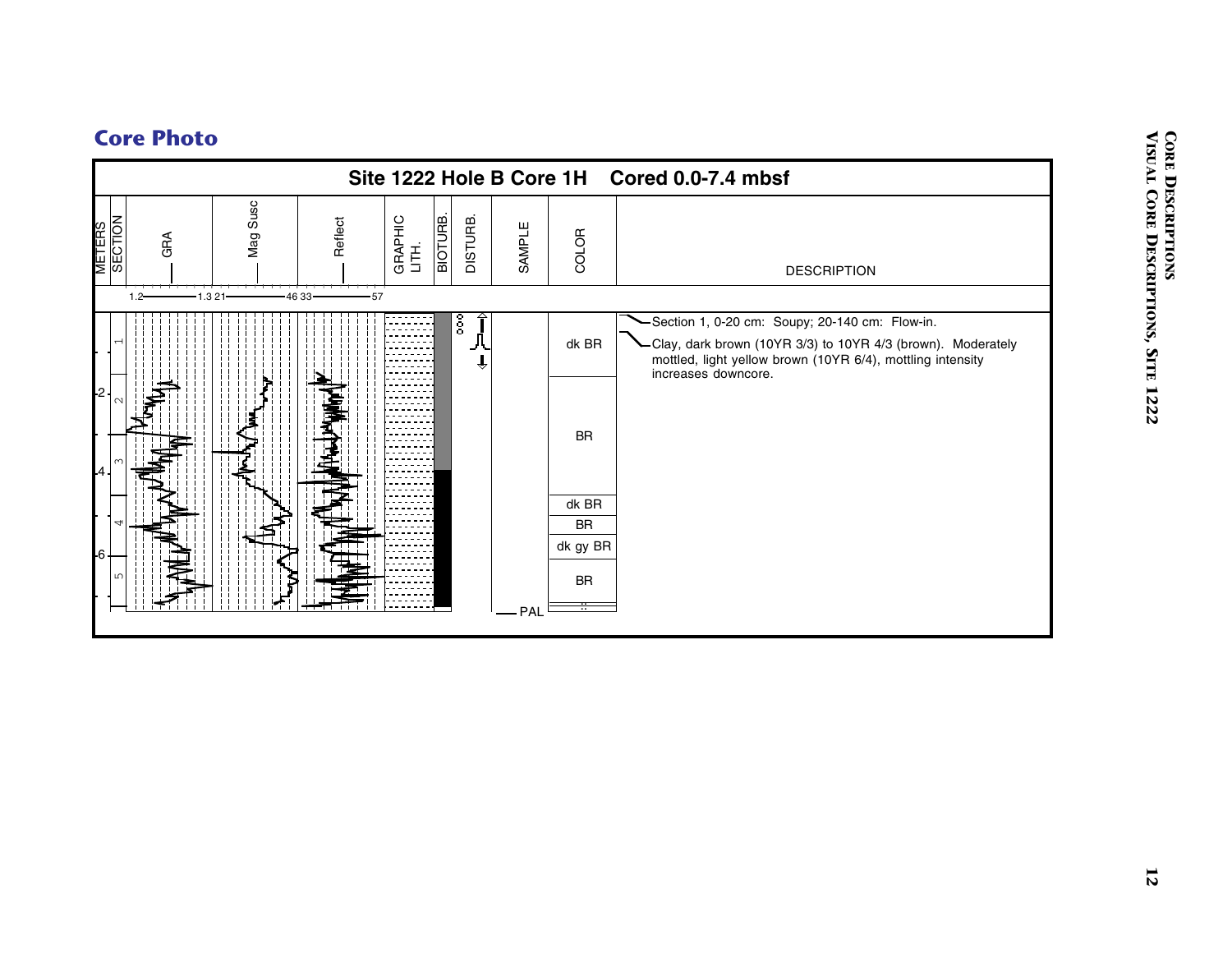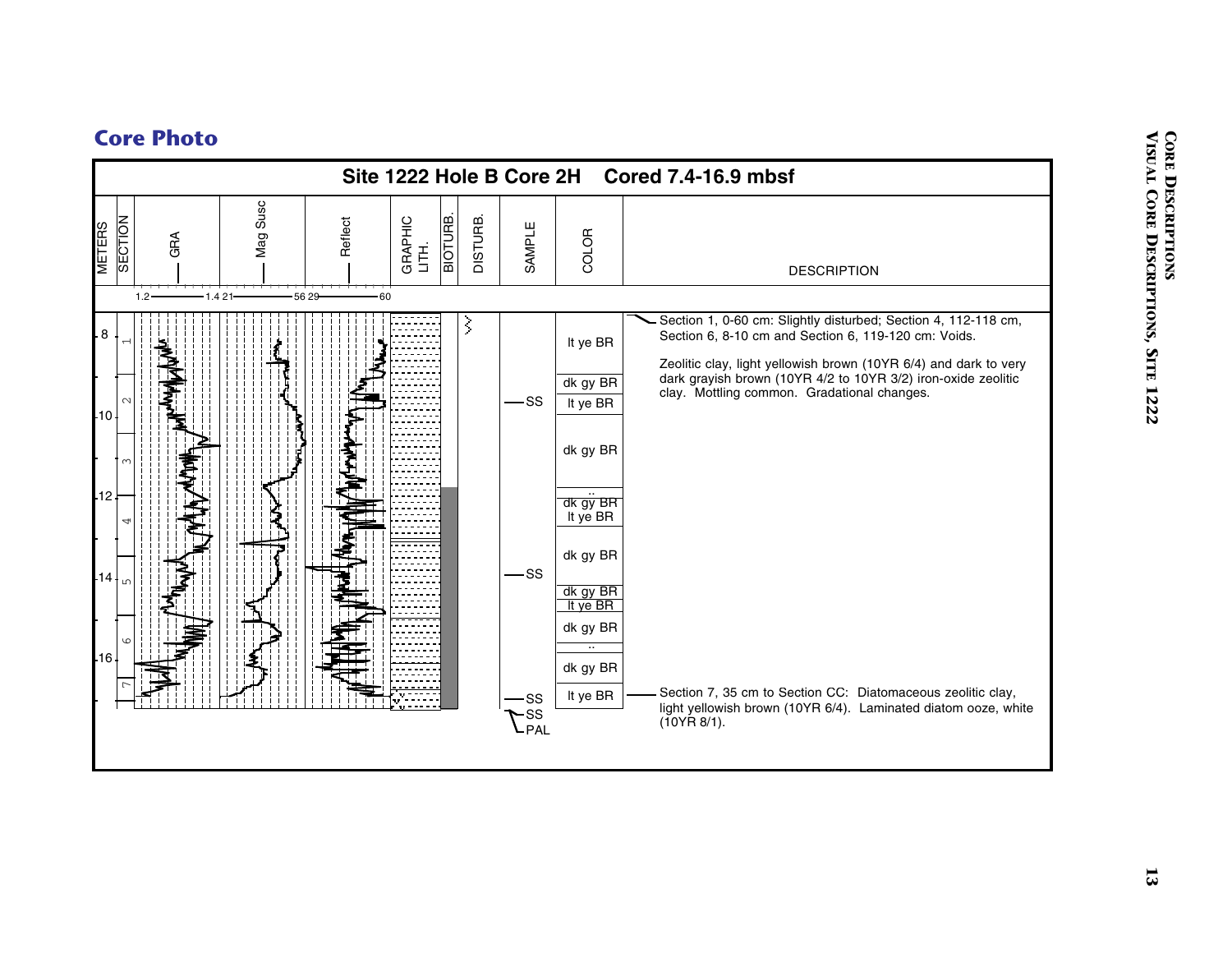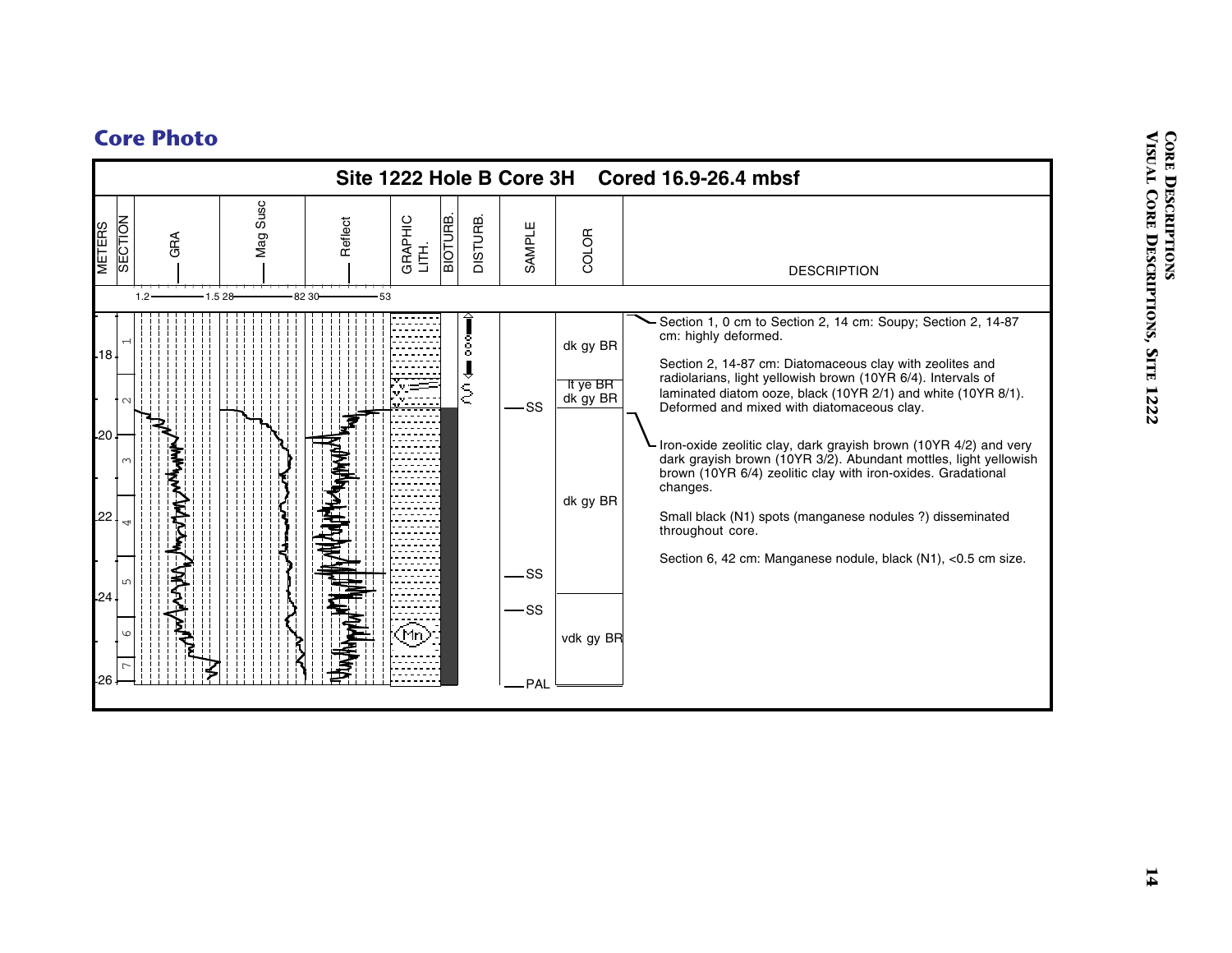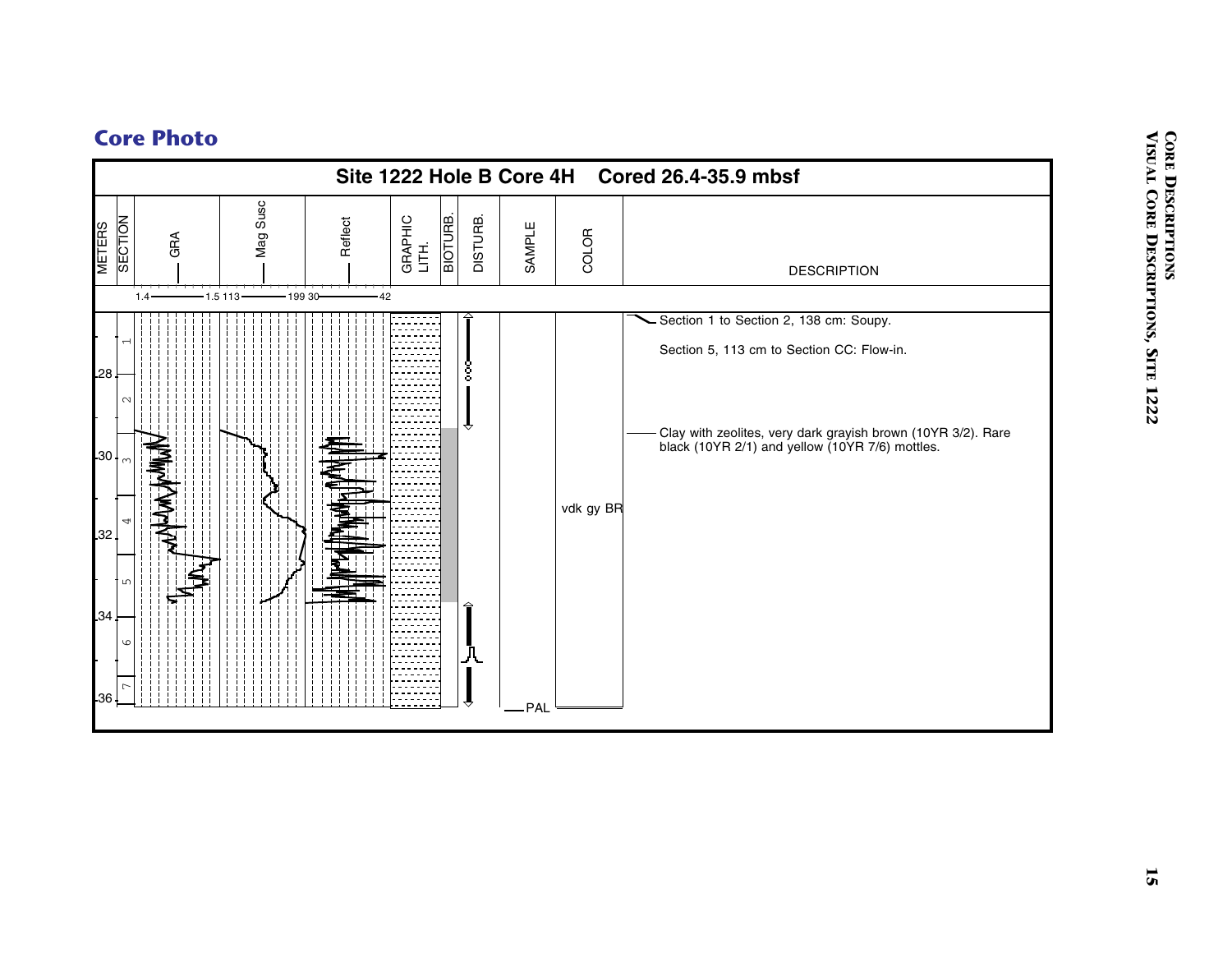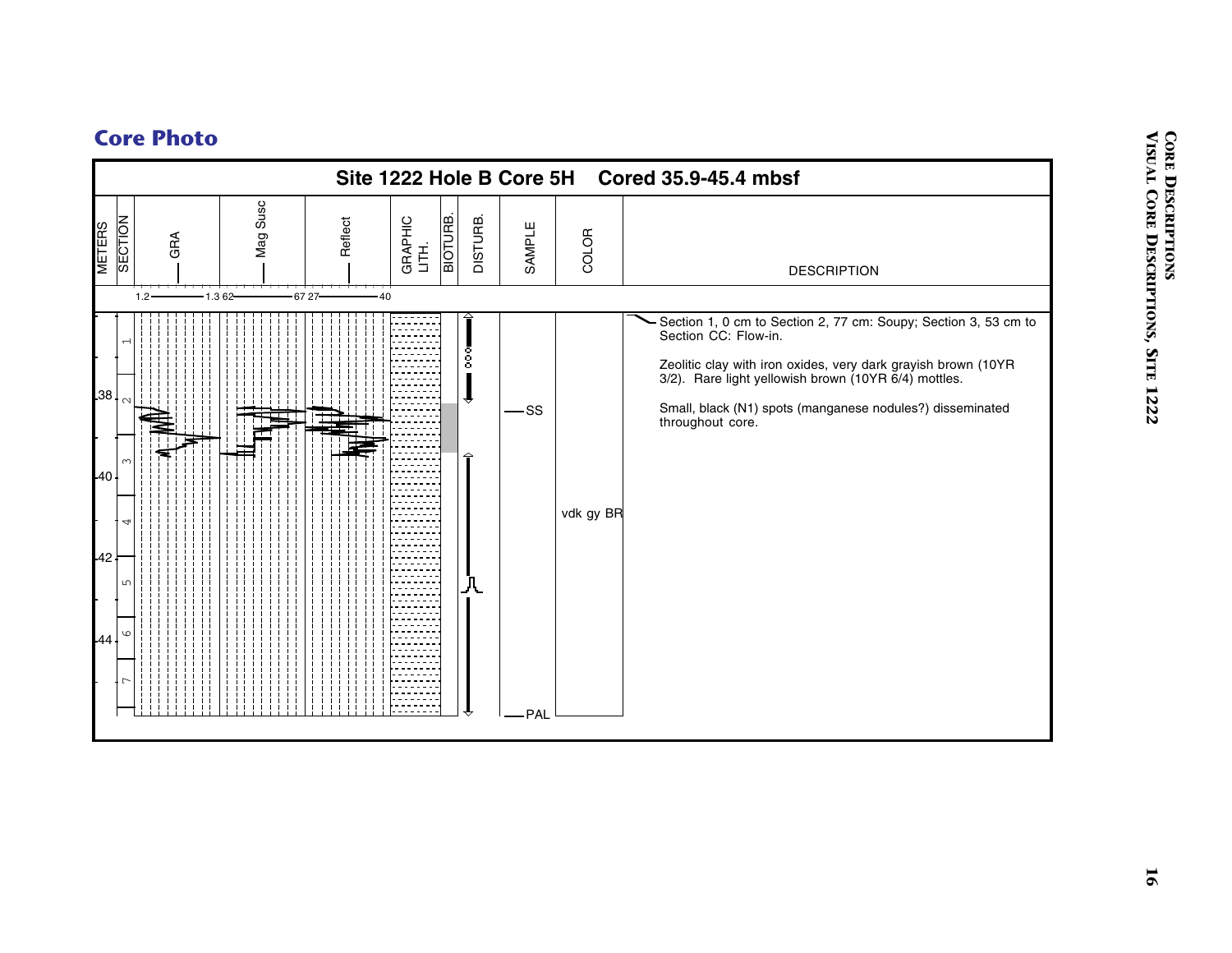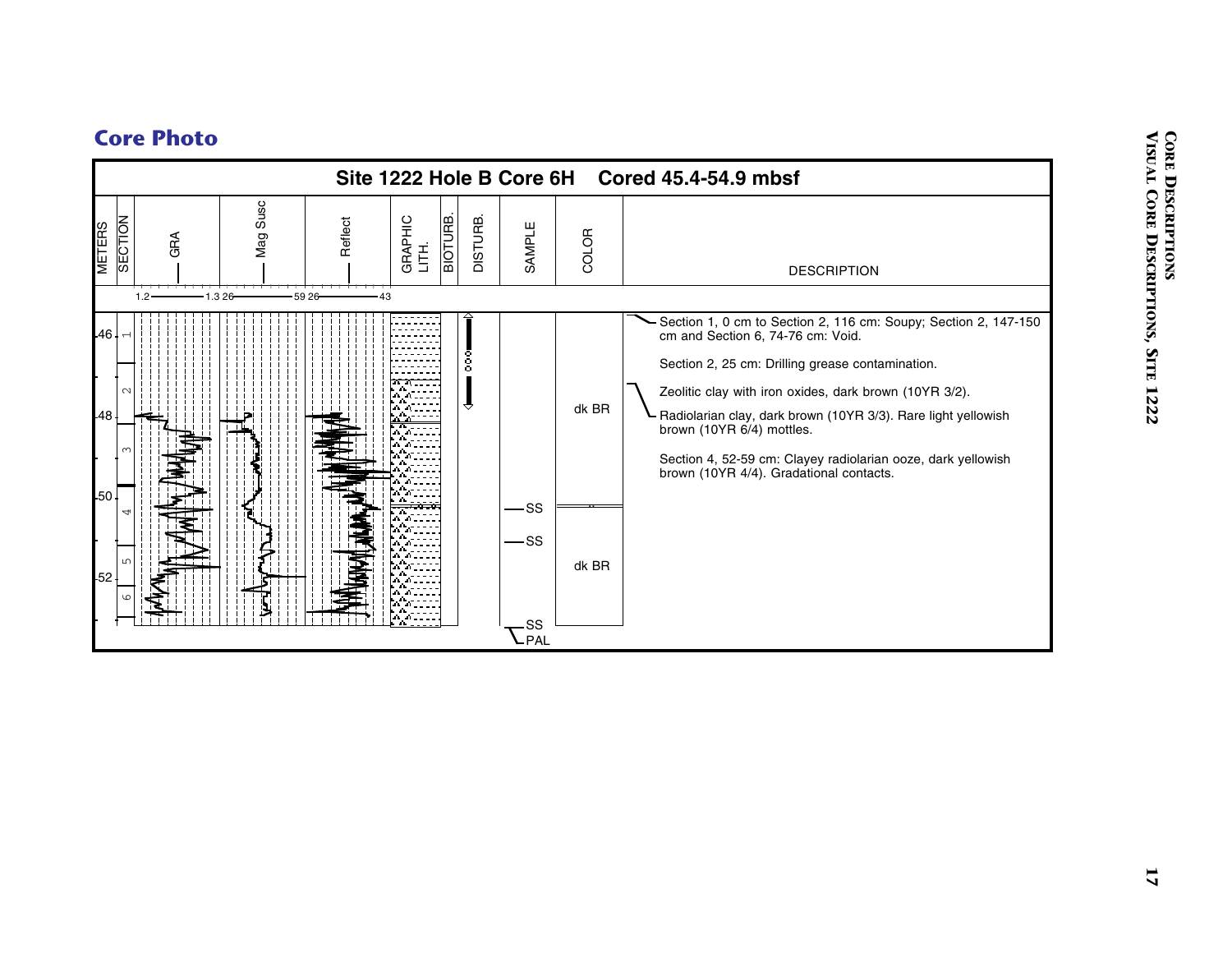